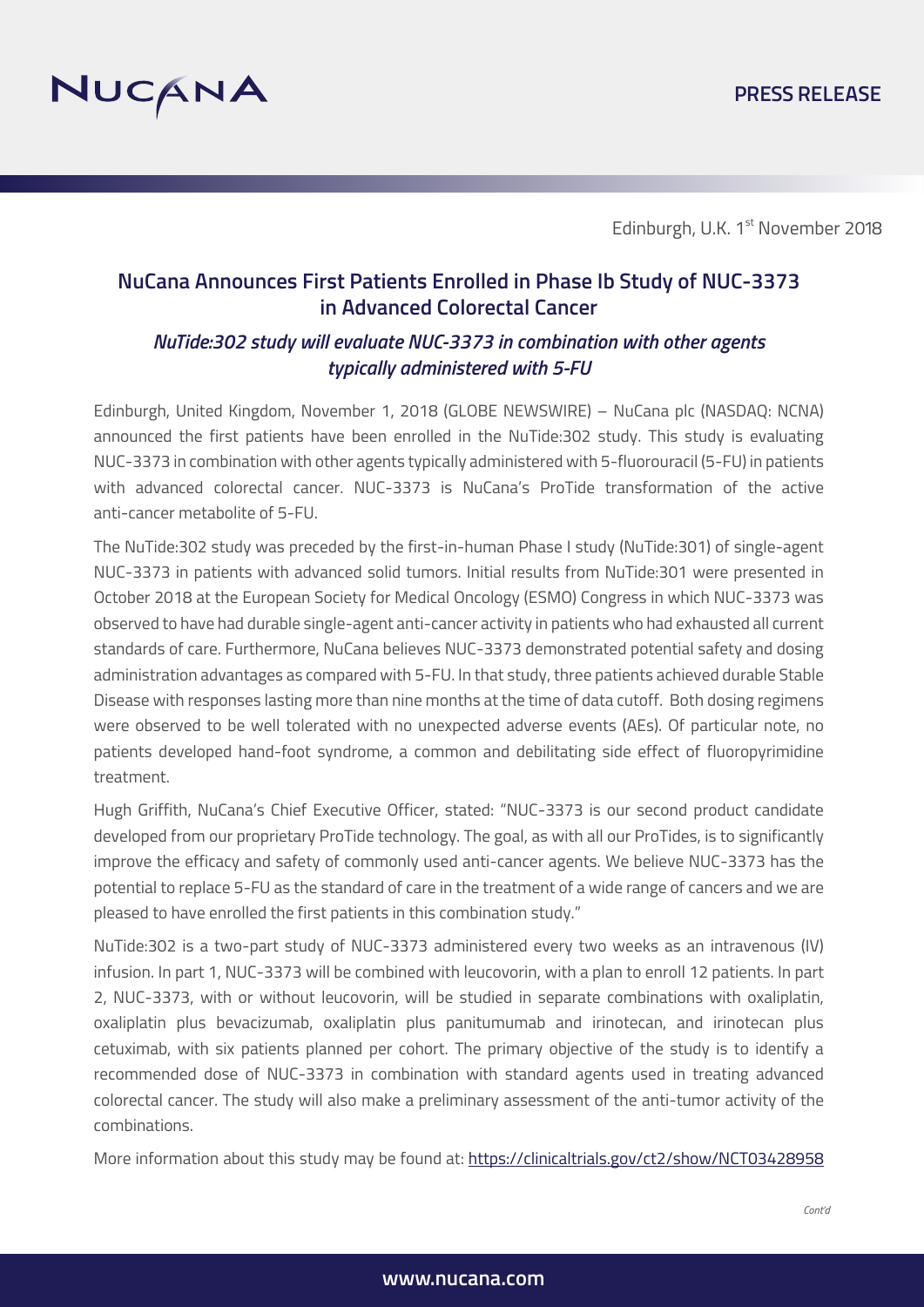

Edinburgh, U.K. 1<sup>st</sup> November 2018

#### **About NuCana plc**

NuCana® is a clinical-stage biopharmaceutical company focused on significantly improving treatment outcomes for cancer patients by applying our ProTide™ technology to transform some of the most widely prescribed chemotherapy agents, nucleoside analogs, into more effective and safer medicines. While these conventional agents remain part of the standard of care for the treatment of many solid tumors, their efficacy is limited by cancer cell resistance mechanisms and they are often poorly tolerated. Utilizing our proprietary technology, we are developing new medicines, ProTides, designed to overcome key cancer resistance mechanisms and generate much higher concentrations of anti-cancer metabolites in cancer cells. Our most advanced ProTide candidates, Acelarin® and NUC-3373, are new chemical entities derived from the nucleoside analogs gemcitabine and 5-fluorouracil, respectively, two widely used chemotherapy agents. Acelarin is currently being evaluated in three clinical studies, including a Phase Ib study for patients with biliary tract cancer, a Phase II study for patients with ovarian cancer and a Phase III study for patients with pancreatic cancer. NUC-3373 is currently in a Phase I study for the potential treatment of a wide range of advanced solid tumors and a Phase Ib study for patients with advanced colorectal cancer.

#### **Forward-Looking Statements**

This press release may contain "forward‐looking" statements within the meaning of the Private Securities Litigation Reform Act of 1995 that are based on the beliefs and assumptions and on information currently available to management of NuCana plc (the "Company"). All statements other than statements of historical fact contained in this press release are forward-looking statements, including statements concerning the potential advantages of NUC-3373, the Company's plans to conduct a Phase Ib study of NUC-3373 in patients with advanced colorectal cancer, the Company's other planned and ongoing clinical studies for the Company's product candidates, including Acelarin, NUC-3373 and NUC-7738; the initiation, enrollment, timing, progress, release of data from and results of those planned and ongoing clinical studies; and the utility of prior preclinical and clinical data in determining future clinical results. In some cases, you can identify forward-looking statements by terminology such as "may," "will," "should," "expects," "plans," "anticipates," "believes," "estimates," "predicts," "potential" or "continue" or the negative of these terms or other comparable terminology. Forward-looking statements involve known and unknown risks, uncertainties and other factors that may cause the Company's actual results, performance or achievements to be materially different from any future results, performance or achievements expressed or implied by the forward-looking statements. These risks and uncertainties include, but are not limited to, the risks and uncertainties set forth in the "Risk Factors" section of the Company's Annual Report on Form 20-F for the year ended December 31, 2017 filed with the Securities and Exchange Commission ("SEC") on March 22, 2018, and subsequent reports that the Company files with the SEC. Forward-looking statements represent the Company's beliefs and assumptions only as of the date of this press release. Although the Company believes that the expectations reflected in the forward-looking statements are reasonable, it cannot guarantee future results, levels of activity, performance or achievements. Except as required by law, the Company assumes no obligation to publicly update any forward‐looking statements for any reason after the date of this press release to conform any of the forward-looking statements to actual results or to changes in its expectations.